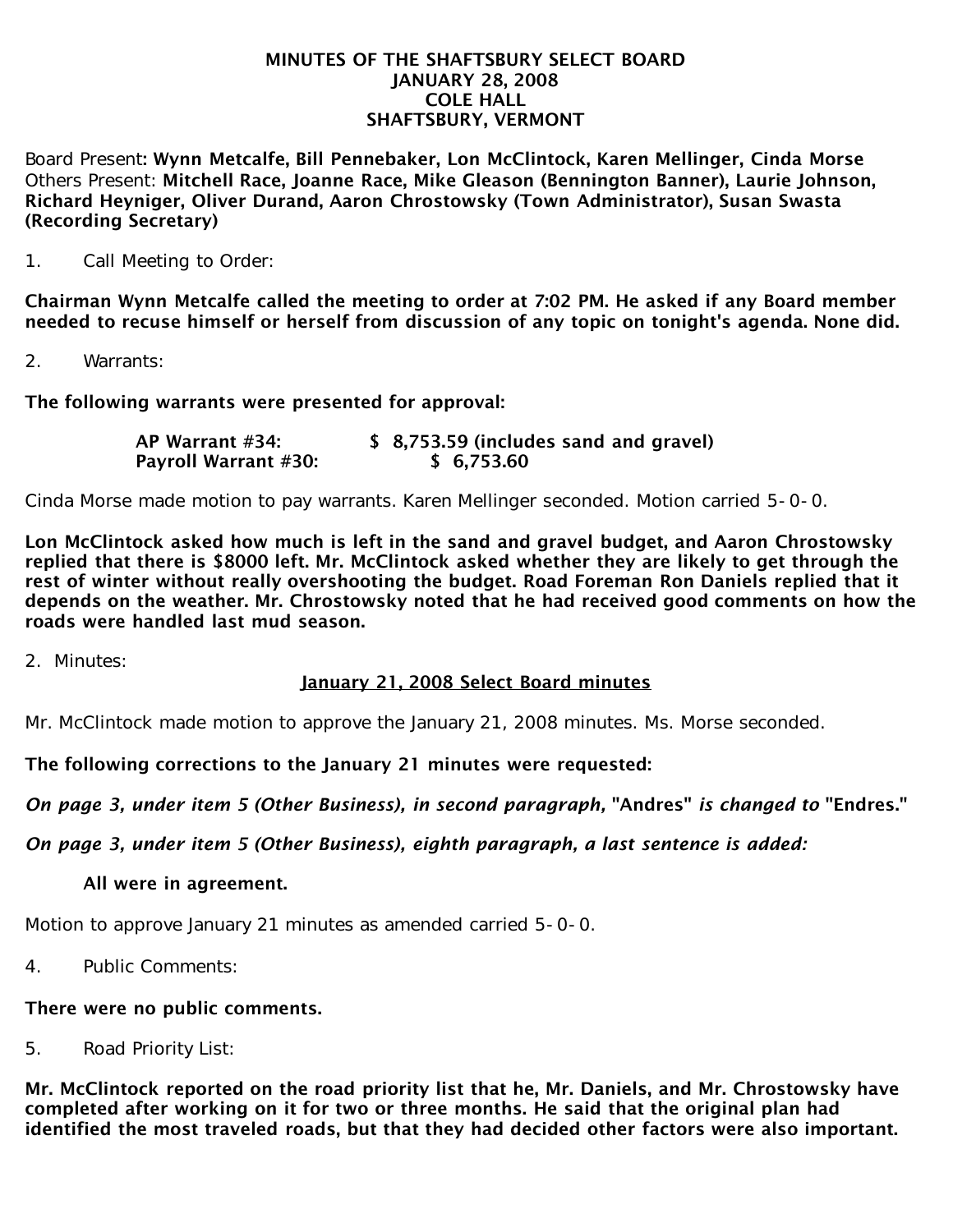These factors are road safety, and roads that have trouble spots that demand more time and materials. It was felt that if trouble spots are identified and dealt with, there will be more time and resources to use on other roads.

Mr. McClintock explained the scoring system, which assigns roads with safety risks to the highest priority, roads that take up inordinate resources as middle priority, and roads that are passable and don't fit the first two criteria as lower priority.

He said that after roads had been scored, they went back for another look, and then adjusted the scoring. Mr. McClintock used the example of Myers and LeClair Roads as having the same level of safety priority.

Mr. McClintock said they had looked at Bennington County Regional Commission (BCRC) evaluation of culverts and assigned about one third of Shaftsbury's culverts to each category of terrific, good, and in need of replacement.

He stated that they had broken roads down into sections, because different sections present different challenges, and therefore are assigned to different categories. They had considered the cost of repair or improvement in scoring. They recommend that one or two large projects and several smaller ones be taken on each year, as money permits.

Ms. Morse questioned the combining of paved and unpaved roads in the scoring, noting that paving money tends to come in chunks every three to five years. It's a different funding stream. Mr. McClintock replied that they had not really considered paving as a separate issue, and that the roads with safety issues are unpaved.

Ms. Mellinger said that she was surprised to see Buck Hill and Airport Roads scored as 1 (low priority). Mr. McClintock and Mr. Daniels said that this is an error, and that these roads should have been scored higher. They will make adjustments.

Chairman Metcalfe asked how the list will be used if adopted, and Mr. Daniels replied that it will be used as a guideline, and is not meant to be written in stone. Mr. McClintock said they will use it to knock off projects as money is available, starting at the top of the list and working down.

Chairman Metcalfe said it would then be fair to say to residents that we'll get to their requests once the projects that are ahead of them on the list have been taken care of. It may be hard to face people who come in to complain.

Chairman Metcalfe asked how the sidewalk project fits in. Ms. Morse said they have to plan for it, and that at least with the sidewalk they know what is happening. The difficulty is with things that are not planned.

Ms. Morse asked if there is a more detailed list of the top ten projects. Mr. McClintock replied that they have notes and could come up with a list, but the issue is what do you place the most value on. Do we value making a road safe over satisfying a lot of people who are annoyed at washboarding on their road? He thinks they should deal with safety issues and things that take up resources first.

Chairman Metcalfe asked what the mechanics of the process will be, and suggested quarterly schedules of what is being worked on. Mr. McClintock said they should have an idea of what they want to tackle each year. He noted that there are some things they must make time for, like culverts and sidewalks. It will be difficult to balance.

Ms. Mellinger asked if project costs include labor costs, and Mr. Daniels replied that they do. Mr. Daniels said that they could possibly meet on Friday and group up priorities. Mr. McClintock said they should also decide what can be done on the sidewalk project, and balance that with the road work.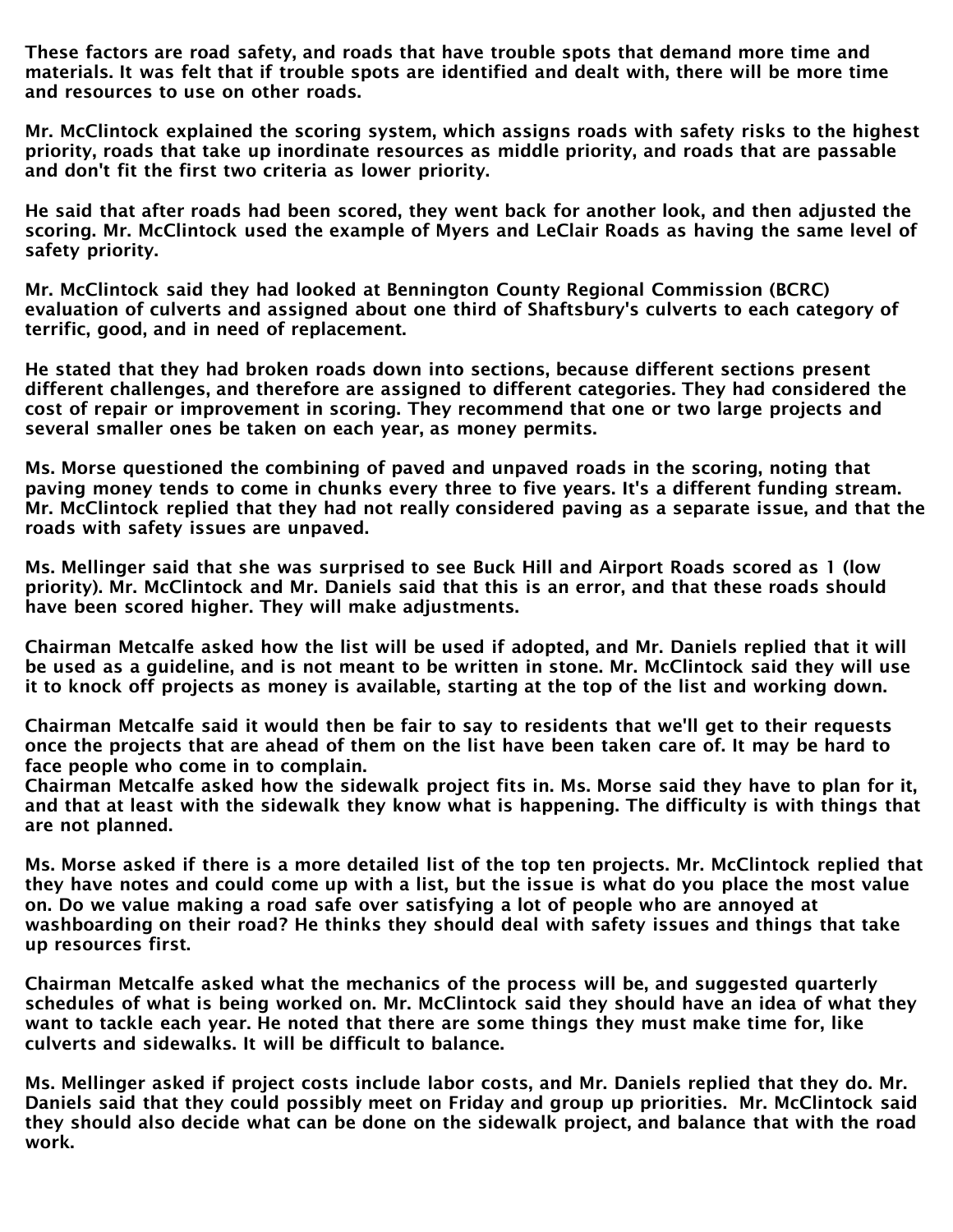Oliver Durand asked if they will review the plan on an annual basis, Mr. McClintock replied that after a project is done a road should be re-scored. Mr. Durand suggested reviewing at the end of each construction season.

Ms. Mellinger said it would be great to have the plan on Power Point for Town Meeting so everyone can understand the issues. Ms. Morse stated that she thinks the resource issue is as important as safety, so they can stop dumping money into the same holes year after year.

Ms. Morse made motion to approve the road priority list. Ms. Mellinger seconded. Motion carried 5-0- 0.

6. Noise Ordinance:

### Mr. McClintock stated that he feels the same as last week -- that a noise ordinance represents a new expense he is not comfortable with. He said that it could turn out to be a black hole in terms of expenditure.

Mr. McClintock made motion to retract the Select Board request that the Planning Commission review the noise ordinance, and to ask that the Planning Commission table the ordinance. Ms. Morse seconded.

Mr. Pennebaker stated that he is not sure that he agrees, but thinks it would be good if Mr. McClintock addressed the Planning Commission on what he has learned about alternative forms of enforcement. Mr. McClintock said he would be happy to do so. He is also happy to keep listening to people who favor the ordinance.

Ms. Mellinger said that she supports withdrawing the request. Her main reason in asking that it be reconsidered was that it had been left in limbo. Ms. Mellinger noted that the petitions in favor of the noise ordinance had included impulse noise, and this would open a huge can of worms. She thanked the Select Board for addressing the ordinance.

Motion to retract the request to review the noise ordinance carried 5-0-0.

7. Heindel and Noyes:

Chairman Metcalfe suggested that he, Mr. Pennebaker, and Mr. Chrostowsky compare the paperwork from Heindel and Noyes against the invoices, and report back next week. It was agreed by all the Heindel and Noyes will not finish the project.

Mr. Pennebaker stated that they still need a professional engineer to work on the project. Mr. Chrostowsky reported that Jon Endres has said no, and that he has left a message with Jim Secor. Mr. Pennebaker gave Mr. Chrostowsky an updated document on the project and said that questions may be directed to him.

8. Liquor Licenses:

Chairman Metcalfe requested a motion to renew liquor licenses for the Country Store and Paulin's. Ms. Morse asked if there have been any violations, and Mr. Chrostowsky replied that Paulin's has had one. He thinks it may have been selling to a minor.

Ms. Mellinger made motion to approve 2008 liquor license renewals for the Shaftsbury Country Store and Paulin's. Mr. Pennebaker seconded. Motion carried 5-0-0.

Ms. Morse asked that information on violations be included with requests for renewal in the future. Mr. Chrostowsky agreed.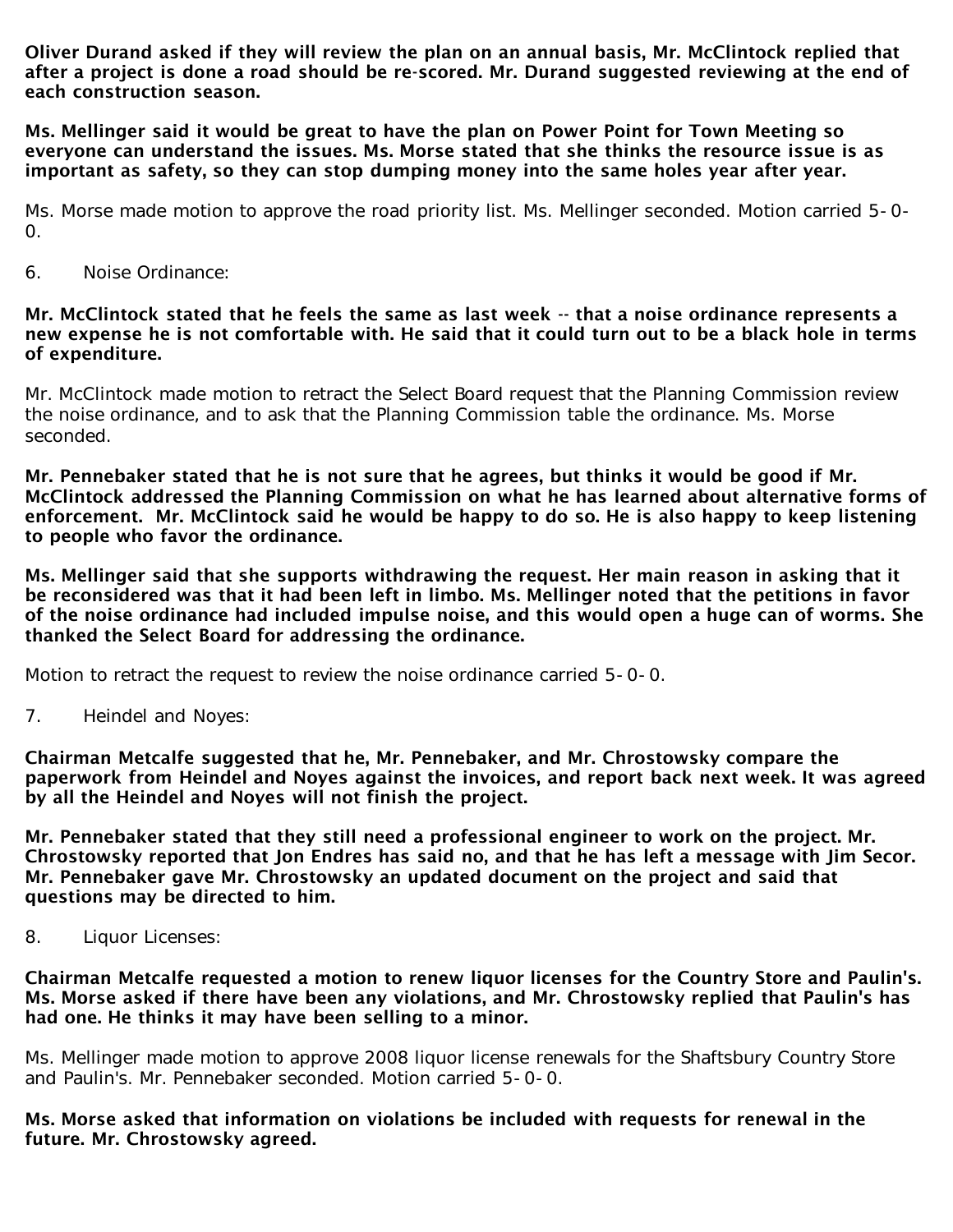### 9. Select Board Report:

Mr. Pennebaker said they might not want to consider the swap shed a done deal because there are still things to be worked out. Chairman Metcalfe asked if it should be taken out of the report, and Mr. Pennebaker said they should unless less definite language is used.

Ms. Mellinger suggested saying they are hopeful and are working on it. Mr. Chrostowsky will draft new language. Chairman Metcalfe said that they need any changes or corrections to the report by noon tomorrow.

Chairman Metcalfe said that they will hold off on budget notes tonight. Board members should look them over and see if there is anything to add or subtract. Mr. Chrostowsky stated that they need to get it to the Jim Meskun by next Monday at the latest. Chairman Metcalfe said he wants people to look at it, and they will be ready to approve it Monday.

10. Town Meeting Warning:

Ms. Morse made motion to approve the Town Meeting warning. Ms. Mellinger seconded.

Ms. Mellinger said they should be sure to have the correct name for #32, Bennington Area Home Health, in the ballot articles and the budget. Chairman Metcalfe said they will hold off on approving the Town Warning until the budget has been approved.

Mr. McClintock asked if #41, the veterans exemption, is only on primary residence, and Chairman Metcalfe confirmed that it is. It was agreed that the exemption should also be addressed in the Town Report and Select Board Report. Ms. Mellinger said it should include the number of veterans and impact on budget numbers.

11. Budget and Budget Notes:

Chairman Metcalfe said that he is ready to let the budget go. Mr. Pennebaker asked what the "Economic Development Study" in #352 is, and Ms. Morse replied that it should be "reserve fund," not "study." Ms. Mellinger asked if sewer feasibility should be removed, and Mr. Chrostowsky replied that it should. Mr. McClintock asked about dues to a forest and parks association consortium in #334, and Mr. Pennebaker said there is no need to list that as an appropriation.

Ms. Mellinger and Mr. Pennebaker stated that they want to make sure they are looking at the final budget version. Mr. Chrostowsky went to make copies of the final version; meanwhile Board members discussed Other Business.

12. Other Business:

Mr. Pennebaker stated that they will be reviewing the revised zoning bylaw and zoning map changes next week. He said a question has come up as to the zoning of the railroad line. They need to find out whether zoning applies, and if so, how it applies.

Ms. Mellinger asked about the outcome of the Airport Road parcel zoning change, and was told that the Planning Commission had approved it. She asked what had happened with Light Industrial zoning. Mr. Pennebaker replied that this has not been taken up yet.

There was discussion of the fact that the rezoned properties were nonconforming before, and will still be nonconforming, so there is not much difference, especially since all industrial uses are conditional.

Ms. Mellinger reported that TAM has received state approval to proceed with a swap shed, and the Solid Waste Committee is very much in favor of one. They want to be sure of the Select Board's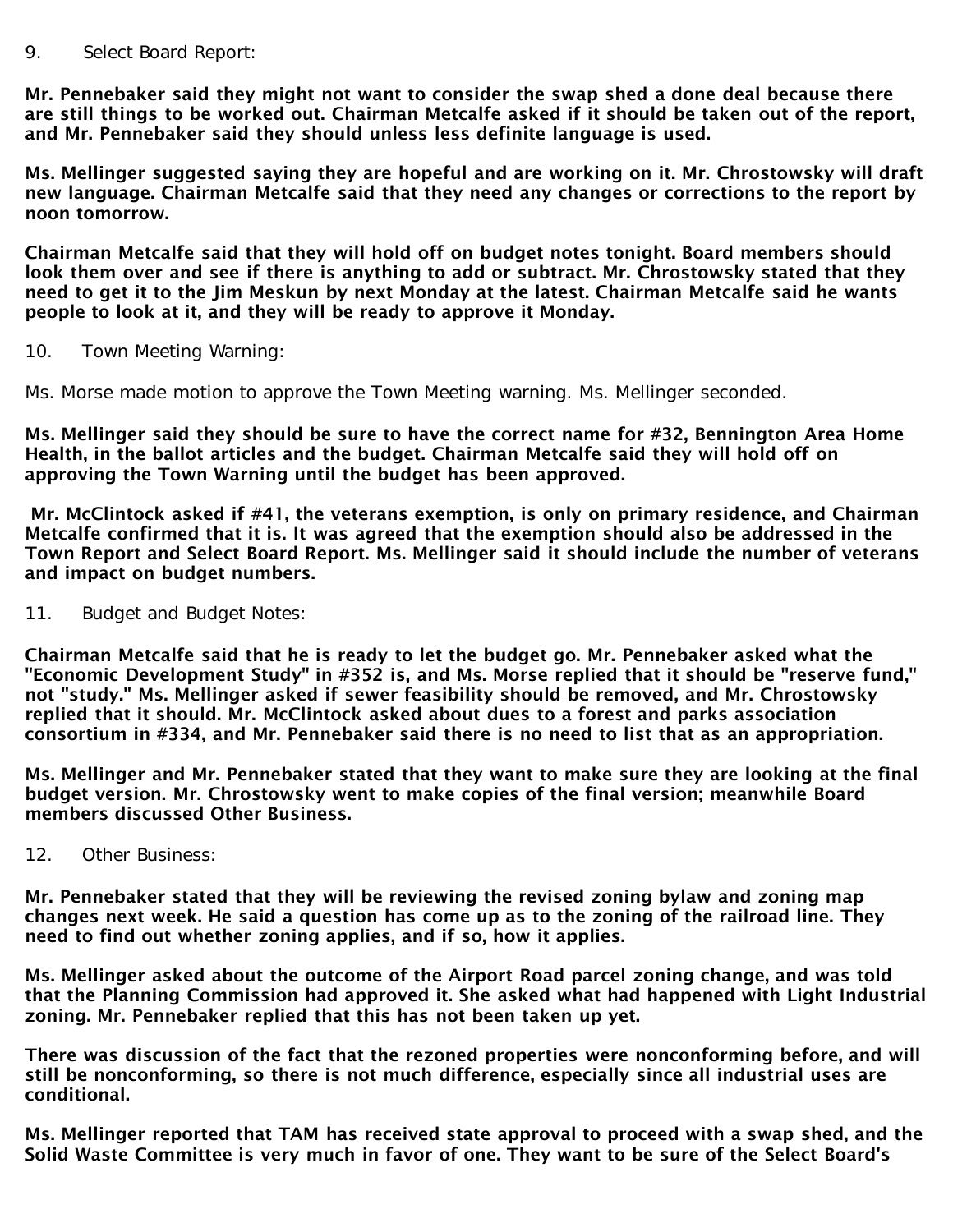commitment before proceeding.

Ms. Morse stated that it is important to understand the longterm financial commitment. They need to know costs and have a budget and plan for funding. Ms. Mellinger said they have only vague information. There is potential cost if stuff is left and never gets picked up. Chairman Metcalfe agreed that there's a potential for cost. Mr. Pennebaker said the biggest potential cost would be stuff you don;t get rid of, and there may be some utility costs.

Ms. Mellinger said that they are looking for philosophical approval from the Select Board, since this is a goal set forth in the Town Plan. Ms. Morse and Chairman Metcalfe said that they want to make an informed decision and need to know how much a swap shed would add to the budget. Mr. McClintock said he does not think it will cost much, and that it is a matter of having procedures and being particular about what and how much they take. He thinks they can approve it as revenue neutral.

Mr. Durand said that the state needs to come up with recycling markets. Ms. Mellinger reiterated that they are very aware of revenue and are looking for philosophical support. Chairman Metcalfe stated that they do have that support.

Ms. Morse noted that there was a letter in the Bennington Banner from Barth VanderEls concerning problems with the Development Review Board (DRB) and the sidewalk project. She asked what this is about.

Ms. Mellinger replied that the issue is that they were told that a DRB permit was required, and that the DRB had questions on storm water runoff that the engineers had not considered. Chairman Metcalfe stated that the questions had come from three neighbors present at the DRB meeting, not from the DRB, which had to respond to the neighbors.

Mr. McClintock noted that they had received a legal opinion that a DRB permit is not needed for the sidewalk project, but it went before the DRB anyway. He said that the DRB's role is to comment to the Select Board on issues that need to be addressed. They cannot deny the permit.

Chairman Metcalfe stated that the DRB did not say they needed to approve the permit. He noted that the matter brought up by these three people would have had to be addressed at some point in the process.

Mr. McClintock stated that the sidewalk grant has a particular process for approaching neighbors, who are to be approached individually, not in a hearing. Chairman Metcalfe said that the DRB should have been informed of this.

Mr. McClintock made motion to withdraw sidewalk project approval from the DRB. Ms. Mellinger seconded.

Mr. Pennebaker offered a friendly amendment to the motion, stating that the DRB should be thanked for their efforts.

## Ms. Morse asked if someone will assure the citizens that their concerns will be addressed, and Mr. McClintock replied that they are bound to do that by the grant terms.

Motion as amended carried 4-0-1. (Ms. Morse opposed.)

Ms. Morse stated that she feels badly that this was in the paper. It was unfair to the DRB, whose members were just doing their job.

Mr. McClintock stated that he had looked at some of the Select Board priorities from last March, and that he would like to tackle personnel policies and revision of the conflict of interest policy.